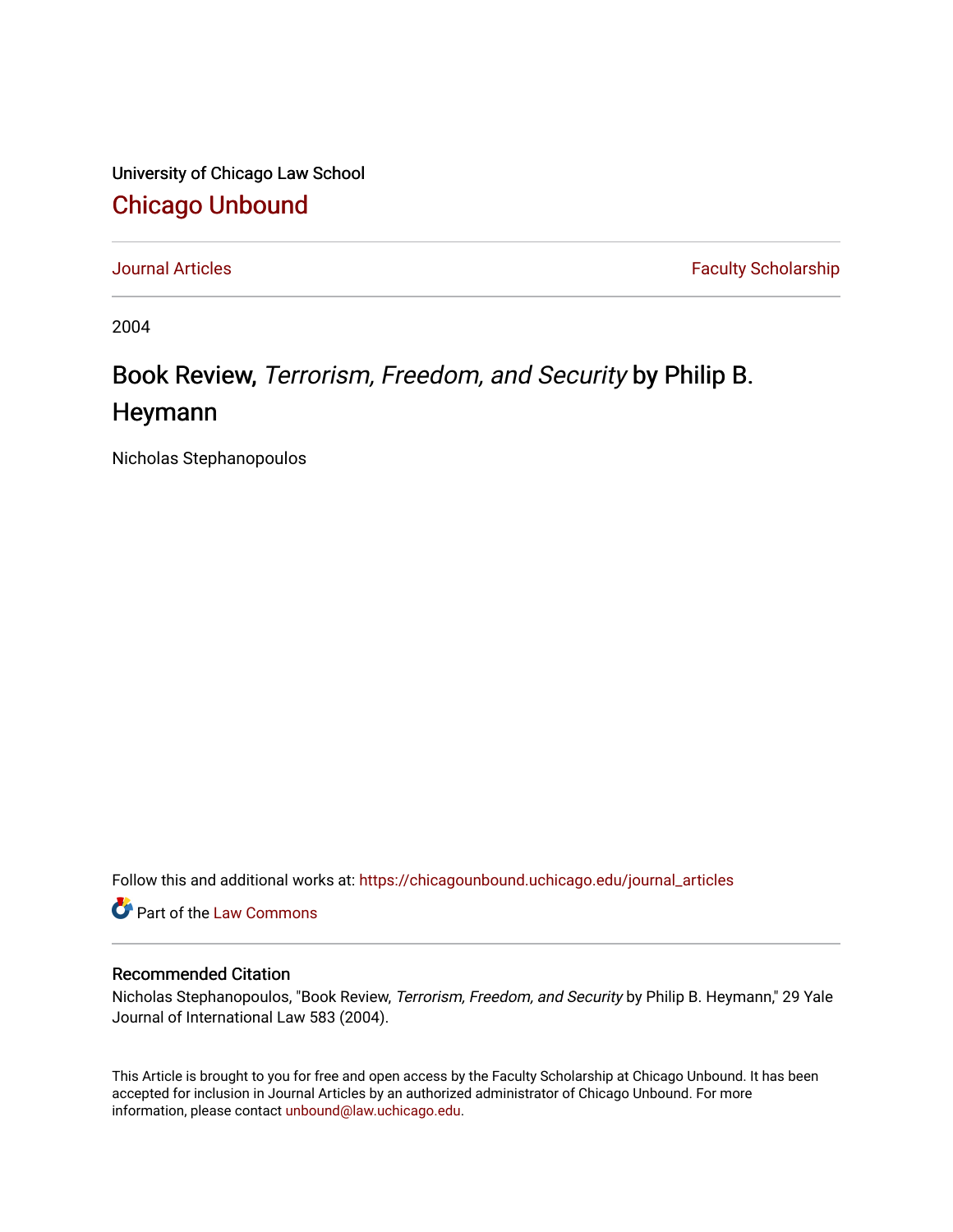Taiwan Strait crisis primarily by Taiwan's air superiority and the difficulty of mounting an amphibious attack--not by pressure from Washington. Likewise, according to Crawford, Taiwan was probably "deterred from declaring independence by the fearsome consequences of a Chinese missile barrage on Taipei," not by any threat to the future supply of U.S. arms to the island (p. 196). What do these facts imply regarding the capacity of the U.S. to effect pivotal deterrence? Crawford seems undecided over whether strategic ambiguity is a sensible approach or whether-counter to his theory-strategic clarity may be more appropriate. The defensive advantages Taiwan enjoys make the prospect of its declaring independence a genuine danger, especially given the recent electoral successes of the more confrontational Democratic Progressive Party and the ambitious program of President Chen Shui-bian. Taiwanese leaders may see the blurred lines of American support more as an invitation to adventurism and risk-taking than a robust deterrent. The United States could still act as a decisive pivot, but at some point remaining aloof may signal nonintervention, in which case the local military balance of power will predominate.

In sum, *Pivotal Deterrence* is a well-written and thoughtful book on a topic which has struggled to free itself from a Cold War mindset. It features impressively detailed case studies that are a riveting read and a useful primer for those unfamiliar with the historical events. Crawford's intuition that third parties can be decisive in determining the outcome of crises is accurate, but he overreaches in attempting to develop an overarching theory to explain how states ought to practice pivotal deterrence. The ability and desire of pivot states to intervene is all part of the balance of power, and to focus exclusively on one party in this balance is to miss the forest for the trees.

*Terrorism, Freedom, and Security: Winning Without War.* By Philip B. Heymann. Cambridge, MA: MIT Press, 2003. Pp. xiii, 210. Price: \$24.95 (Hardcover). Reviewed by Nicholas Stephanopoulos.

Ever since the terrorist attacks of September 11, 2001, President George W. Bush has argued that America is a nation at war. "Our war on terror... is only begun," he declared in the 2002 State of the Union address. "History has called America and our allies to action, and it is both our responsibility and our privilege to fight freedom's fight."<sup>1</sup> As the 2004 presidential campaign commenced, Bush labeled himself a "war president" in a closely watched *Meet the Press* interview. 2 Meanwhile, Vice President Dick Cheney attacked the Democratic Party nominee, Senator John Kerry, for "embrac[ing] the strategy of the 1990s" and "treat[ing] attacks on our nation primarily as matters of law enforcement and intelligence."<sup>3</sup>

<sup>1.</sup> President George W. Bush, 2002 State of the Union (Jan. 29, 2002), http://www.whitehouse.gov/news/releases/2002/01/20020129-11 .html.

<sup>2.</sup> *Meet the Press: Interview with President George W. Bush* (NBC television broadcast, Feb. 8, 2004), http://msnbc.msn.com/id/4179618/.

<sup>3.</sup> Vice President Dick Cheney, Remarks at a Reception for Senator Jim Bunning (March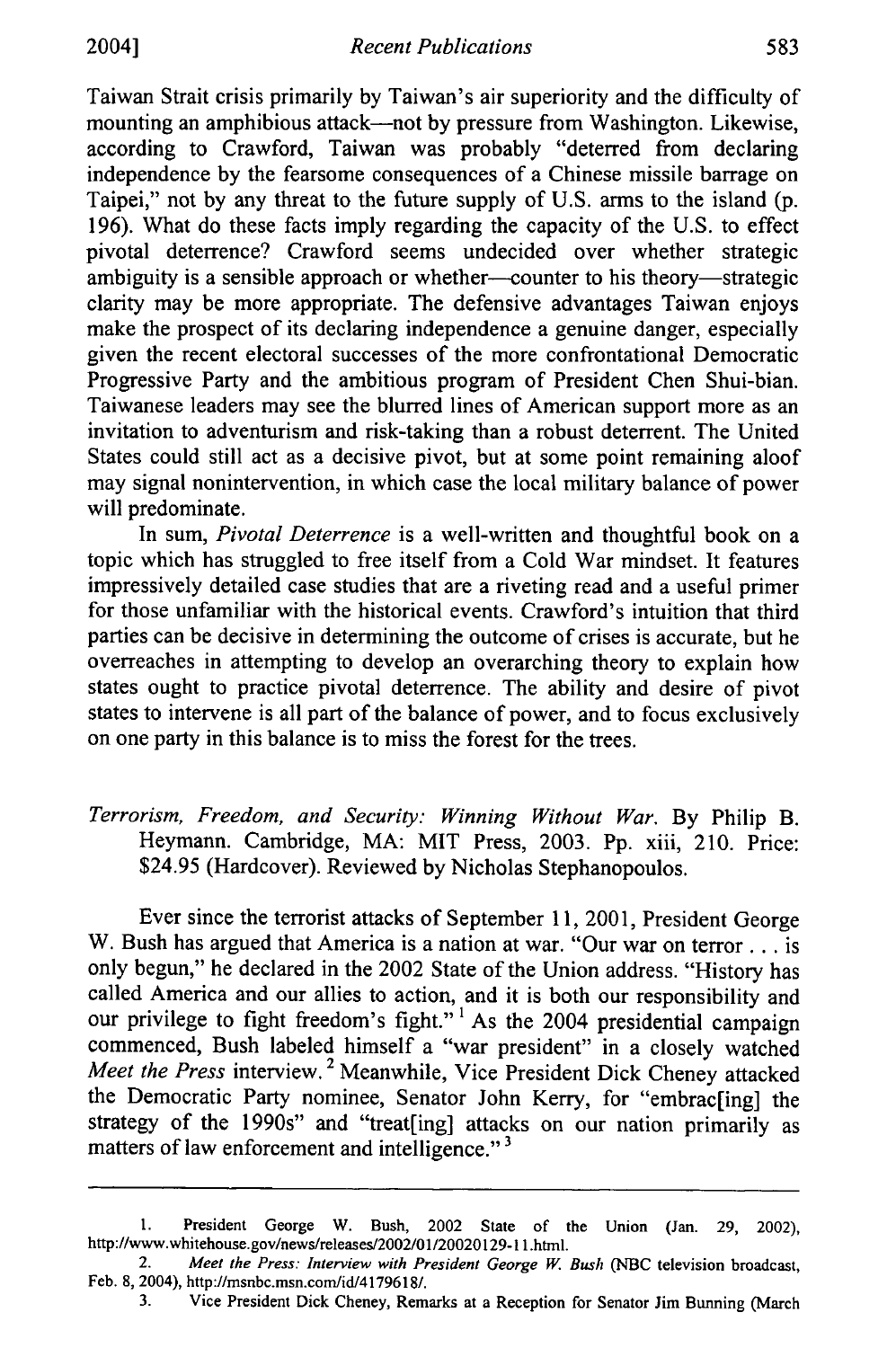Harvard Law School Professor Philip Heymann thinks the Bush administration has it wrong. In his new book, *Terrorism, Freedom, and Security: Winning Without War,* Heymann argues that "war" is a misleading and inaccurate metaphor for the United States' struggle against terrorism. This terminology, according to Heymann, obscures the many U.S. policy options short of military force, encourages the government to sacrifice civil liberties in the name of enhanced security, and damages U.S. relations with other countries. Coming at a point when the Bush administration's handling of the terrorist threat is perhaps the pivotal issue in American public life, Heymann's critique of Bush's foreign policy is exceptionally timely—and makes an excellent outline for Democrats to follow as the 2004 campaign progresses. Unfortunately, Heymann's prescriptions for the array of steps that the United States *should* take to combat terrorism are weaker than his critical assessment of the actions that it *is* taking. Policy-makers will find little guidance in this book about how better to make the agonizing choices between freedom and safety, or between amicable foreign relations and the unilateral pursuit of American interests.

Heymann most explicitly criticizes the bellicose terminology of Bush's "war on terror" in the first part of his book. "'War," he writes, "is neither a persuasive description of the situation we face nor an adequate statement of our objectives" (p. 19). The many differences between what Heymann considers "real" wars and the contemporary struggle against terrorism include: the massive commitment of attention, energy, and resources demanded by real wars, far outweighing the more manageable burden of combating terrorism; the primacy enjoyed by the military in real wars, as opposed to the centrality of the intelligence agencies in antiterrorist efforts; and the temporary nature of real wars, compared to the indefinite terrorist threat (p. 1). The language of war is also unhelpful, according to Heymann, because it simplifies the multifaceted danger of terrorism-which includes not only the threat of spectacular September 11-style attacks but also smaller-scale bombings, cyberterrorism, and other menaces. Inaccurate rhetoric thus puts Washington policymakers in a myopic haze, and they become "less likely to develop different remedies for different dangers" (p. 26). Furthermore, casting the fight against terrorism in warlike terms implies greater knowledge of the enemy than the United States in fact possesses. It also grants adversaries "the dignity of parity" with the United States (p. 27).

In this section, and indeed throughout the book, Heymann adopts an overly formalistic view of the term "war." Just as the war on poverty was fought without sending tanks into inner-city ghettoes and rural Appalachia, so too the war on terror need not resemble the Battle of the Bulge. Even though the term can sometimes refer to all-encompassing struggles for survival, it can also identify a wide range of lesser conflicts with varying degrees of conventionality; it is, fundamentally, a flexible concept amenable to metaphor. Still, Heymann's terminological critique has real force. In addition to highlighting the many problematic assumptions conveyed by a simple

<sup>584</sup> 

<sup>12, 2004),</sup> http://www.whitehouse.gov/news/releases/2004/03/20040314.htm.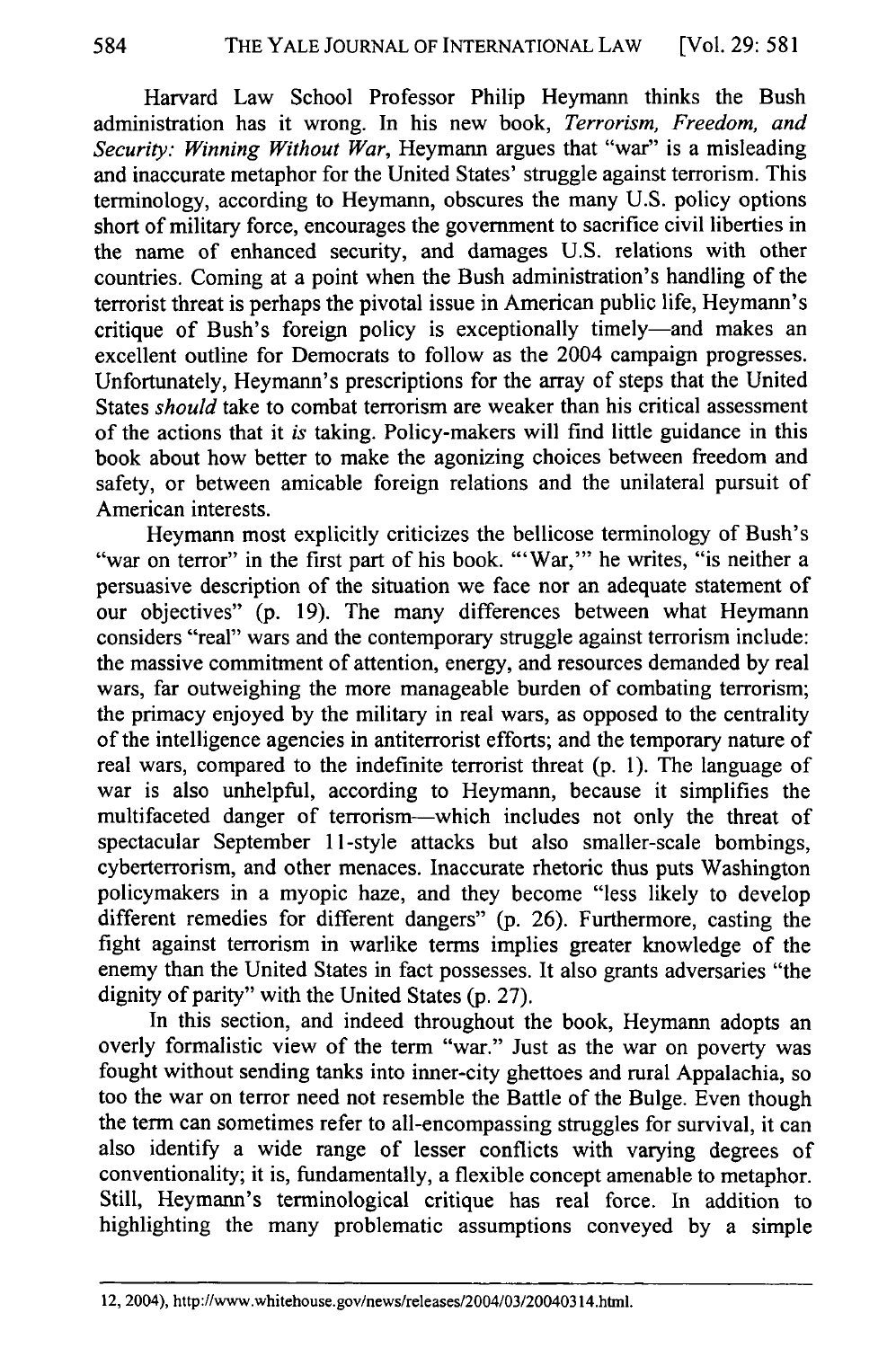linguistic choice, it arms critics of the administration with a much-needed rejoinder to the argument that September 11 "changed everything."

In the final part of the book, Heymann explores the potential negative consequences of the Bush administration's foreign policy for civil liberties at home and U.S. relations with its allies abroad. In the chapter on civil liberties, Heymann locates possible antiterrorism actions in three intersecting categories: steps that reduce the probability and harm of terrorism, steps dangerous to democratic liberties or national unity, and steps that mitigate public fear and anger. The most difficult policies to appraise are those that simultaneously combat terrorism *and* undermine civil liberties. For such actions, writes Heymann, Americans can do little but rely on the wisdom and courage of their elected leaders. Unfortunately, the choices the Bush administration has made-authorizing the indefinite detention of persons suspected of terrorist involvement, creating military tribunals outside the criminal justice system, and shunning legislative involvement and judicial review—indicate a desire "to go as far as legally possible in protecting even limited amounts of security without consideration of the long-term costs in democratic freedoms" (p. 90).

With regard to U.S. foreign relations, similarly, Heymann argues that "the Bush administration has . . . been consuming-not building-that intangible capital" that accrues from the respect and admiration of other countries (p. 122). Though one would never know it from the administration's bravado, this intangible capital is invaluable. International cooperation is required to accomplish many of America's most important goals, and American "soft power" rests largely on the values the United States has historically represented on the world stage.

Like the earlier section on the inappropriate "war" rhetoric, these policy chapters mount a persuasive critique of the Bush administration's handling of the struggle against terrorism. Heymann is weaker, though, when he turns to considering how to strike a more appropriate balance between individual liberties, cordial diplomacy, and national security. The critical question of what to do "when there is a true conflict between greater security and preserving historical democratic freedoms" produces only the answer that "we must do our best to choose wisely" (p. 90). Heymann also outlines various proposals that give rise to constitutional concerns-increasing the government's surveillance powers over aliens, creating a criminal incitement offense, and making membership in certain groups a crime-but fails to reach conclusions about the relative merit of any of these steps. And although he presents the many advantages of cooperative multilateralism, he never discusses what weight they should be given when the interests of the United States and its allies diverge.

In between the initial chapters on the Bush administration's faulty rhetoric and the final chapters on its faulty policies, Heymann attempts to make his own policy prescriptions in order "to develop as complete a menu as possible of ways to recreate safety and reduce fear" (p. 37). By this measure, he clearly succeeds. He offers an extremely comprehensive list of actions that Washington can take to combat terrorism: reduce enthusiasm abroad for